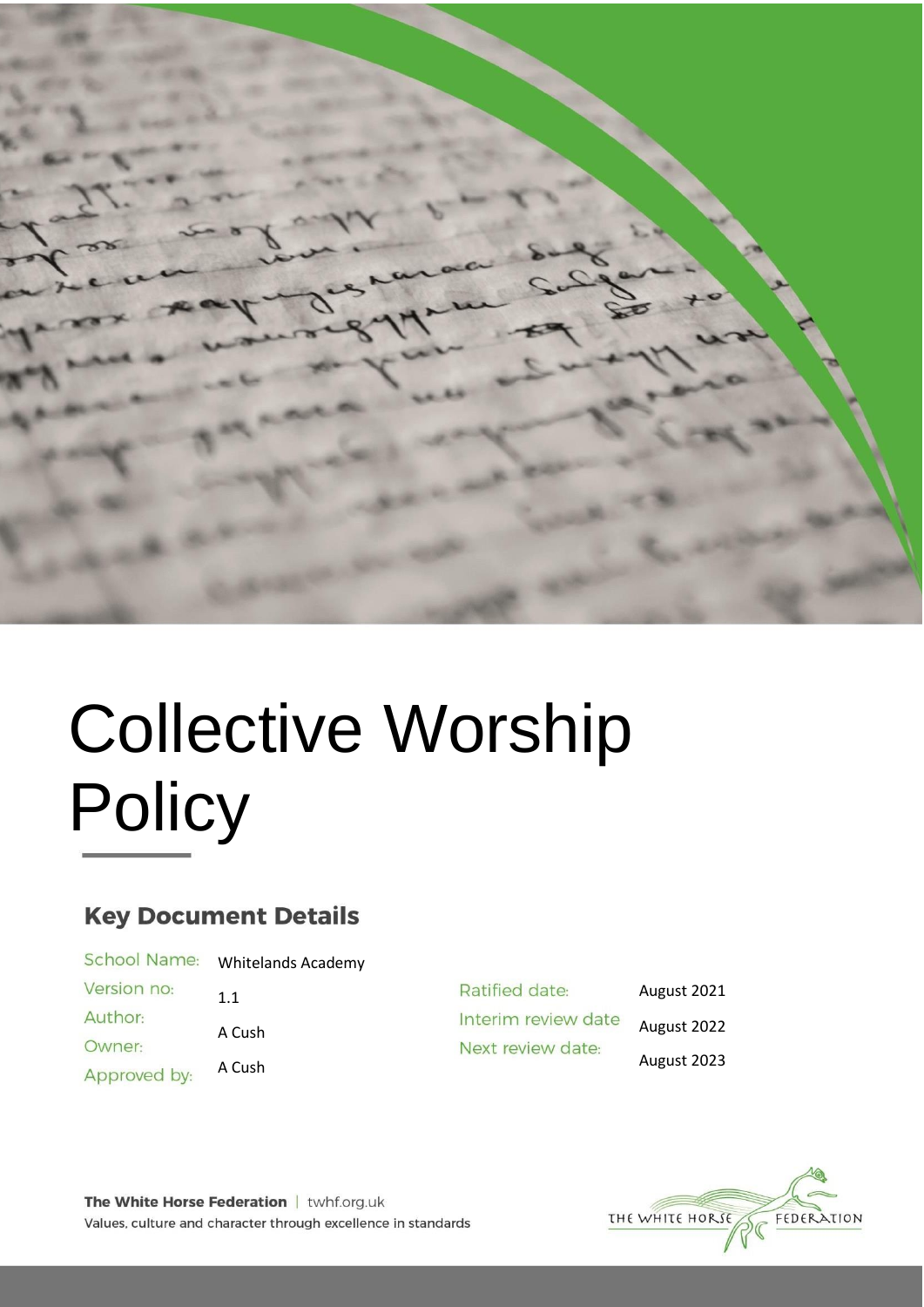# **Philosophy**

A Whitelands Academy we recognise that collective worship is an important opportunity to provide opportunities for our students' spiritual, moral, social and cultural development.

#### **Aims**

It is our aim that worship should:

- reflect on values that are of a broadly Christian nature and on their own beliefs
- develop a community spirit, a common ethos and shared values
- contribute to the spiritual, social, moral and cultural development of each child
- allow reflection and response to the fundamental questions of life and those things thatare of eternal concern and value to human beings
- celebrate the achievements within the school, local and international community and occasions of significance, including festivals
- foster and enable a concern for the needs of others, a recognition of the vulnerability ofself and of others
- provide members of the school community with the opportunity to explore God andthe deities of major world faiths and other belief systems.

# **Legal Status of Collective Worship**

The 1988 Education Reform Act requires that 'all pupils in attendance at a maintained school shall oneach day take part in an act of Collective Worship'. The school accepts the desirability of this legislation and we seek to do our best to keep the spirit of this legislation. Students will have the opportunity to explore the high-quality objectives described during assemblies and in other school activities. We aim to provide students with variety in their experience of worship. Acts of worship may take the form of a whole school act of worship for all pupils or separate acts of worship for students in different age groups or school groups. Collective Worship may be held at any time during the school day and take many forms.

Our Assembly themes link to commonality in the values of major faiths and belief systems as well asrecognising the Fundamental British Values prescribed to all schools of:

- **Democracy**
- The rule of law
- Individual Liberty
- Mutual Respect for and tolerance of those with different faiths and beliefs and for thosewithout faith

The responsibility for recording school worship in our school rests with the Head teacher, whilstthe time tabling of the assembly rota and themes rests with the Senior Leadership Team.

All acts of worship and assembly themes are in accordance with the guidance issued in circular 1/94which states that worship should be of a 'wholly or mainly of a broadly Christian character' and not